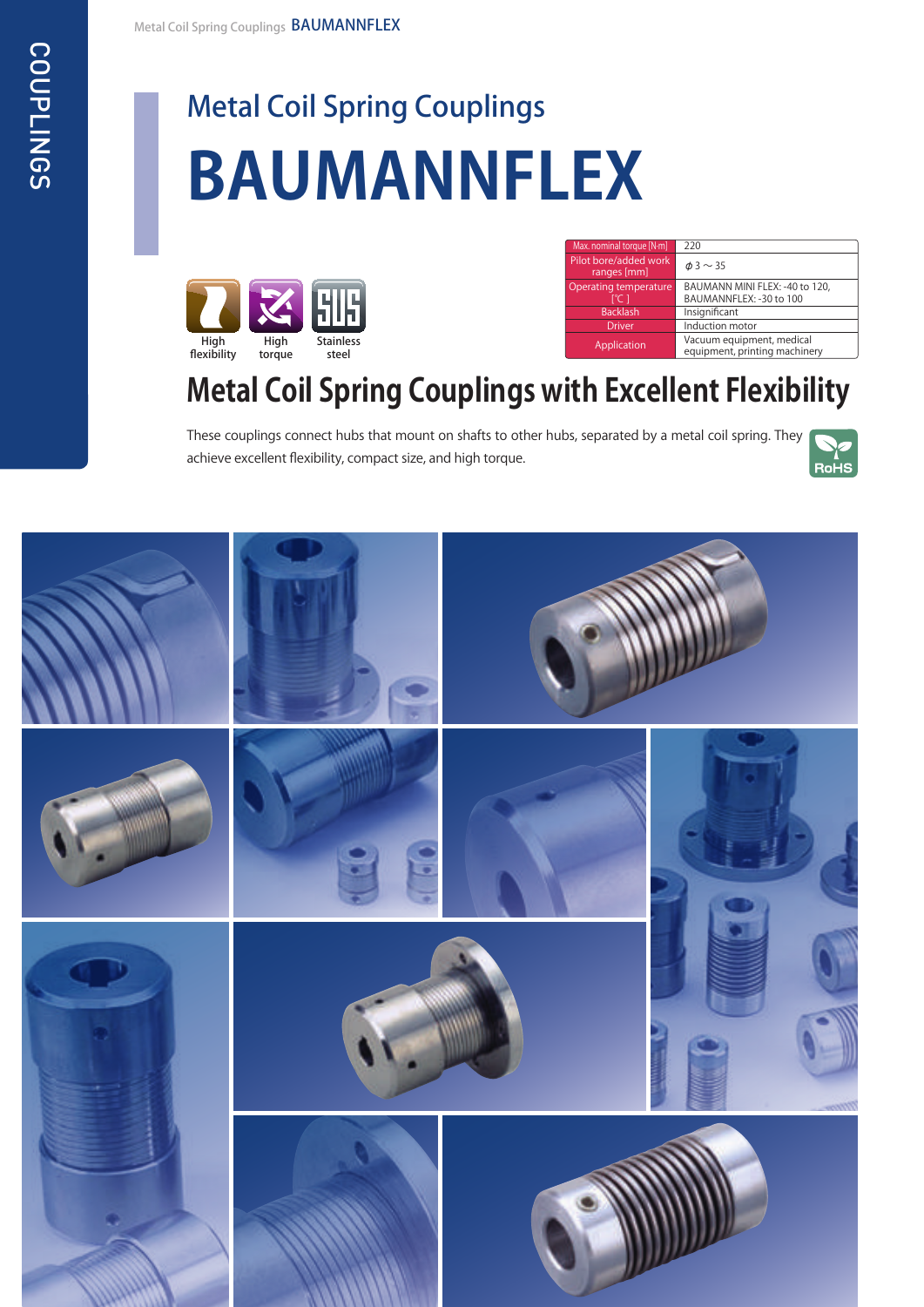# **105**

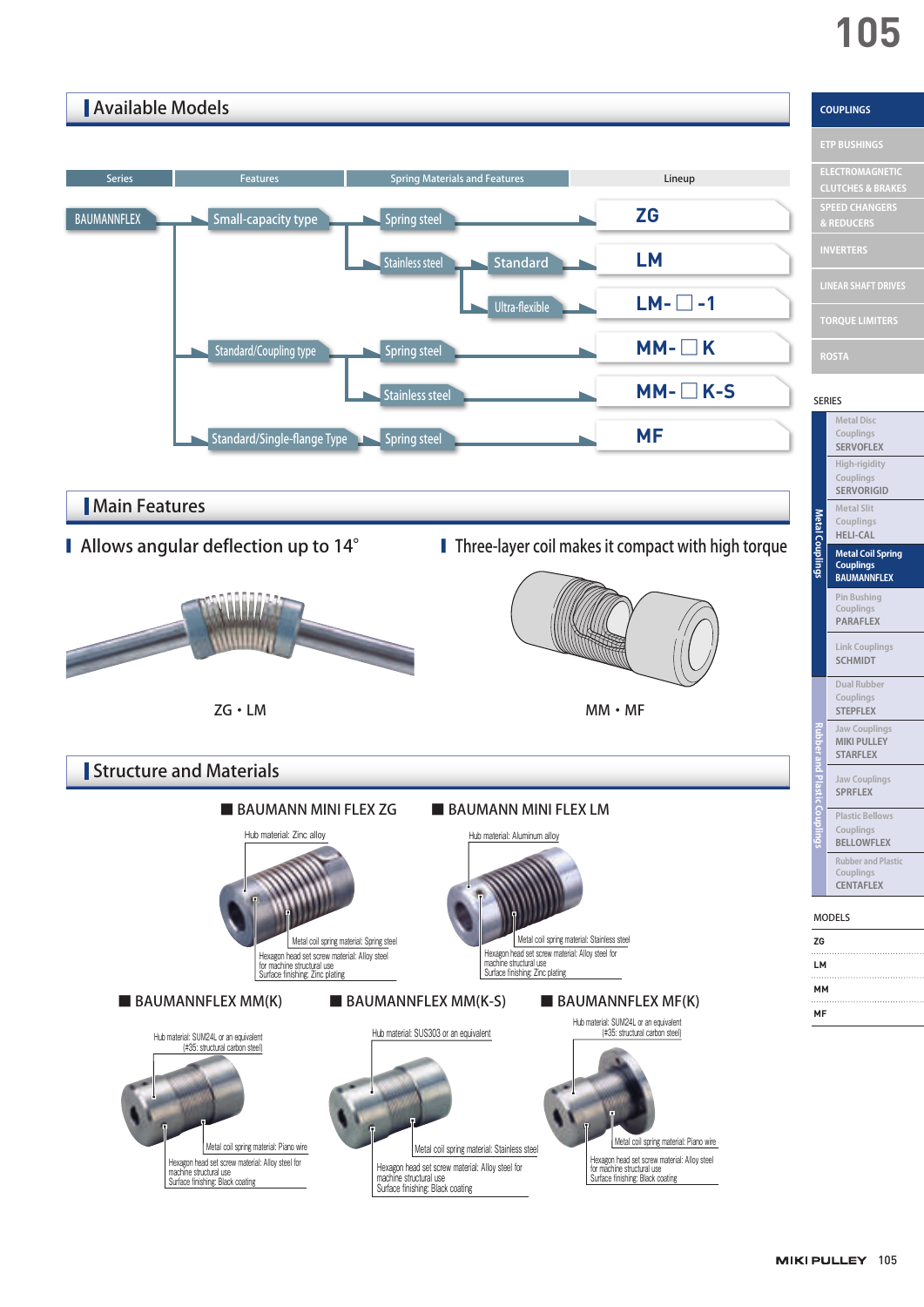# **ZG Models**

# **Specifications**

|              | <b>Torque</b>           |               | <b>Misalignment</b>     |         |                      | Max.                           | <b>Torsional</b>       | <b>Moment</b>             |                     |  |
|--------------|-------------------------|---------------|-------------------------|---------|----------------------|--------------------------------|------------------------|---------------------------|---------------------|--|
| <b>Model</b> | <b>Nominal</b><br>[N·m] | Max.<br>[N·m] | <b>Parallel</b><br>[mm] | Angular | <b>Axial</b><br>[mm] | rotation speed<br>$[min^{-1}]$ | stiffness<br>[N·m/rad] | of inertia<br>[ $kg·m2$ ] | <b>Mass</b><br>[kg] |  |
| $ZG-6$       | 0.15                    | 0.3           | 0.5                     |         | ± 0.5                | 3000                           | 0.17                   | $1.95 \times 10^{-7}$     | 0.020               |  |
| $ZG-8$       | 0.5                     | 1.0           | 1.0                     | 8       | ±1.0                 | 3000                           | 0.48                   | $1.02 \times 10^{-6}$     | 0.070               |  |
| $ZG-14$      | 1.5                     | 3.0           | 1.2                     | 8       | ±1.0                 | 3000                           | 1.70                   | $1.15 \times 10^{-5}$     | 0.130               |  |

\* Max. rotation speed does not take into account dynamic balance.

\* The moment of inertia and mass are measured for the maximum bore diameter.

# **Dimensions**



|              |                   |                |      |    |    |      |     | Unit [mm       |
|--------------|-------------------|----------------|------|----|----|------|-----|----------------|
| <b>Model</b> |                   | $d1 \cdot d2$  |      | D  | L  | L1   | F   | M              |
|              | <b>Pilot bore</b> | Min.           | Max. |    |    |      |     |                |
| $ZG-6$       |                   | 3              | 6    | 12 | 25 | 9    | 2.4 | M <sub>3</sub> |
| $ZG-8$       | 3                 | $\overline{4}$ | 8    | 16 | 35 | 12.5 | 3.5 | M <sub>4</sub> |
| $ZG-14$      | 6                 |                | 14   | 26 | 50 | 17   | 4.5 | M <sub>5</sub> |

\* Pilot bores are to be drilled into the part. \* Left and right tap positions may be shifted slightly.

# **Standard Bore Diameter**

| <b>Model</b> | Standard bore diameter d1, d2 |  |                                                                                               |  |   |  |  |  |                                 |  |  |  |           |  |
|--------------|-------------------------------|--|-----------------------------------------------------------------------------------------------|--|---|--|--|--|---------------------------------|--|--|--|-----------|--|
|              |                               |  |                                                                                               |  |   |  |  |  | 4 5 6 6.35 7 8 9 9.525 10 11 12 |  |  |  | 14        |  |
| $ZG-6$       |                               |  | $\bullet\hspace{0.4mm}\bullet\hspace{0.4mm}\bullet\hspace{0.4mm}\bullet\hspace{0.4mm}\bullet$ |  |   |  |  |  |                                 |  |  |  |           |  |
| $ZG-8$       |                               |  |                                                                                               |  | . |  |  |  |                                 |  |  |  |           |  |
| ZG-14        |                               |  |                                                                                               |  |   |  |  |  | .                               |  |  |  | $\bullet$ |  |
|              |                               |  |                                                                                               |  |   |  |  |  |                                 |  |  |  |           |  |

\* Standard bore-drilled products do not have keyways. Keyways may be possible under some conditions. Contact Miki Pulley for details.

| <b>How to Place an</b><br>Order |                                                                                  |
|---------------------------------|----------------------------------------------------------------------------------|
| ZG-14 10-14                     |                                                                                  |
| <b>Size</b>                     | Bore diameter: d1 (Small diameter)<br>- d2 (Large diameter)<br>Blank: Pilot bore |

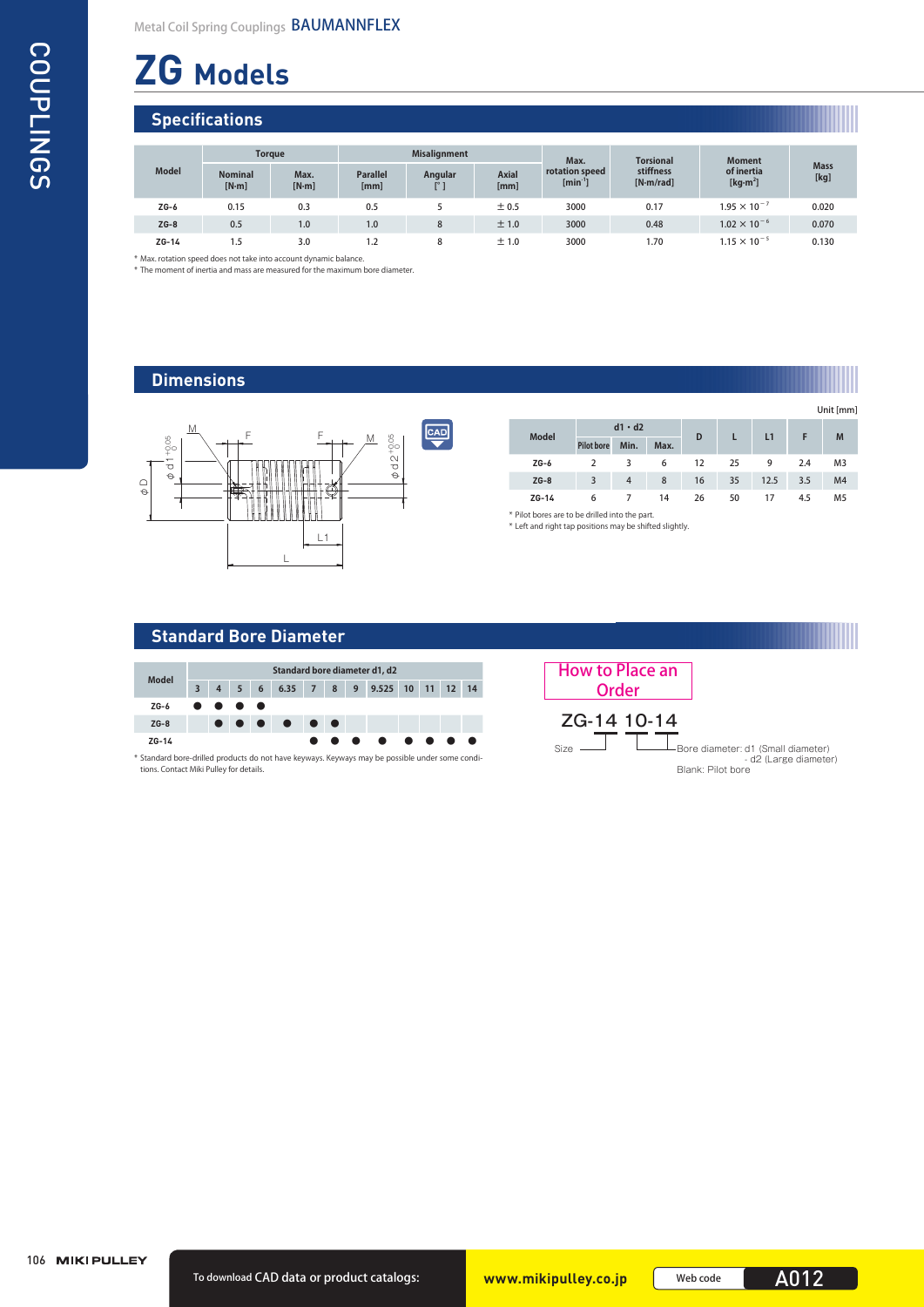**COUPLINGS**

**ELECTROMAGNETIC** 

**SPEED CHANGERS & REDUCERS**

# **LM Models**

# **Specifications**

|              | <b>Torque</b>             |               |                         | <b>Misalignment</b> |                      | Max.                           | <b>Torsional</b>       | <b>Moment</b>             |                     |
|--------------|---------------------------|---------------|-------------------------|---------------------|----------------------|--------------------------------|------------------------|---------------------------|---------------------|
| <b>Model</b> | <b>Nominal</b><br>$[N-m]$ | Max.<br>[N·m] | <b>Parallel</b><br>[mm] | Angular             | <b>Axial</b><br>[mm] | rotation speed<br>$[min^{-1}]$ | stiffness<br>[N·m/rad] | of inertia<br>[ $kg·m2$ ] | <b>Mass</b><br>[kg] |
| $LM-6$       | 0.5                       | 1.0           | 1.0                     | 8                   | ±1.0                 | 6000                           | 0.77                   | $5.10 \times 10^{-7}$     | 0.020               |
| $LM-6-1$     | 0.5                       | 1.0           | 3.0                     | 14                  | ±1.5                 | 6000                           | 0.40                   | $7.65 \times 10^{-7}$     | 0.030               |
| $LM-9$       | 1.0                       | 2.0           | 2.5                     | 8                   | ±1.0                 | 6000                           | 1.55                   | $2.55 \times 10^{-6}$     | 0.050               |
| $LM-9-1$     | 1.0                       | 2.0           | 4.0                     | 14                  | ±1.5                 | 6000                           | 0.80                   | $3.06 \times 10^{-6}$     | 0.060               |
| $LM-14$      | 2.0                       | 4.0           | 3.0                     | 8                   | ±1.0                 | 6000                           | 3.10                   | $7.65 \times 10^{-6}$     | 0.090               |
| $LM-14-1$    | 2.0                       | 4.0           | 4.5                     | 14                  | ±1.5                 | 6000                           | 1.60                   | $9.44 \times 10^{-6}$     | 0.110               |

\* Max. rotation speed does not take into account dynamic balance. \* The moment of inertia and mass are measured for the maximum bore diameter.

### **Dimensions**



| <b>Model</b>                                  |                   | $d1 \cdot d2$ |      | D  | L  | L1 | L <sub>2</sub> | F              | M              |
|-----------------------------------------------|-------------------|---------------|------|----|----|----|----------------|----------------|----------------|
|                                               | <b>Pilot bore</b> | Min.          | Max. |    |    |    |                |                |                |
| $LM-6$                                        | 4                 | 5             | 6    | 14 | 35 | 12 | 6.5            | 3.5            | M <sub>4</sub> |
| $LM-6-1$                                      | $\overline{4}$    | 5             | 6    | 14 | 50 | 12 | 6.5            | 3.5            | M <sub>4</sub> |
| $LM-9$                                        | 5                 | 6             | 9    | 20 | 40 | 14 | 7.5            | $\overline{4}$ | M <sub>4</sub> |
| $LM-9-1$                                      | 5                 | 6             | 9    | 20 | 60 | 14 | 7.5            | $\overline{4}$ | M <sub>4</sub> |
| $LM-14$                                       | 8                 | 9             | 14   | 26 | 50 | 17 | 10             | 5              | M <sub>5</sub> |
| $LM-14-1$                                     | 8                 | 9             | 14   | 26 | 70 | 17 | 10             | 5              | M <sub>5</sub> |
| * Pilot hores are to be drilled into the part |                   |               |      |    |    |    |                |                |                |

\* Pilot bores are to be drilled into the part. \* The left and right tap positions are not correlated as shown in the diagram.

### **Standard Bore Diameter**



\* Standard bore-drilled products do not have keyways. Keyways may be possible under some conditions. Contact Miki Pulley for details.



### Unit [mm]

SERIES

| <b>Metal Disc</b><br>Couplings<br><b>SERVOFLEX</b>                 |
|--------------------------------------------------------------------|
| High-rigidity<br>Couplings<br><b>SERVORIGID</b>                    |
| <b>Metal Slit</b><br>Couplings<br><b>HELI-CAL</b>                  |
| <b>Metal Coil Spring</b><br><b>Couplings</b><br><b>BAUMANNFLEX</b> |
| <b>Pin Bushing</b><br>Couplings<br><b>PARAFLEX</b>                 |
| <b>Link Couplings</b><br><b>SCHMIDT</b>                            |
| <b>Dual Rubber</b><br>Couplings<br><b>STEPFLEX</b>                 |
| <b>Jaw Couplings</b><br><b>MIKI PULLEY</b><br><b>STARFLEX</b>      |
| <b>Jaw Couplings</b><br><b>SPRFLEX</b>                             |
| <b>Plastic Bellows</b><br>Couplings<br><b>BELLOWFLEX</b>           |
| <b>Rubber and Plastic</b><br>Couplings<br><b>CENTAFLEX</b>         |

#### MODELS

| ZG |  |
|----|--|
|    |  |
| LM |  |
|    |  |
| MM |  |
| MF |  |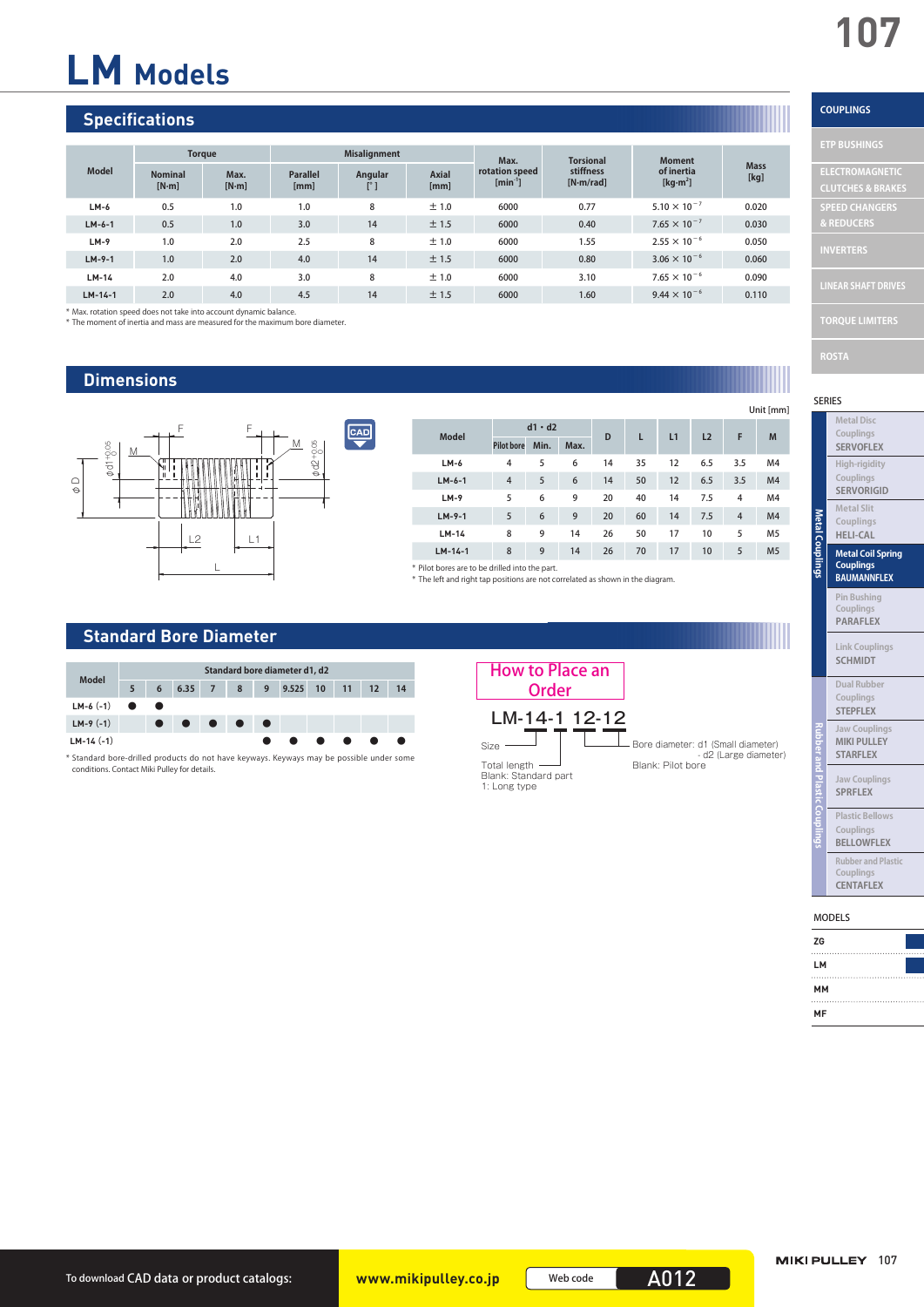# **MM Models**

# **Specifications**

|               | <b>Torque</b>             |               |                         | <b>Misalignment</b>     |                      | Max.                        | <b>Torsional</b>       | <b>Moment</b>             |                     |
|---------------|---------------------------|---------------|-------------------------|-------------------------|----------------------|-----------------------------|------------------------|---------------------------|---------------------|
| <b>Model</b>  | <b>Nominal</b><br>$[N-m]$ | Max.<br>[N·m] | <b>Parallel</b><br>[mm] | Angular<br>$[^{\circ}]$ | <b>Axial</b><br>[mm] | rotation speed<br>$[min-1]$ | stiffness<br>[N·m/rad] | of inertia<br>[ $kg·m2$ ] | <b>Mass</b><br>[kg] |
| <b>MM-6K</b>  | 2.5                       | 5             | 0.3                     | 3                       | $+0.6$               | 20000                       | 143                    | $7.65 \times 10^{-7}$     | 0.03                |
| MM-8K         | 5                         | 10            | 0.3                     | 3                       | $+0.8$               | 15000                       | 286.5                  | $4.08 \times 10^{-6}$     | 0.07                |
| <b>MM-12K</b> | 10                        | 20            | 0.4                     | 3                       | $+1.0$               | 12000                       | 573                    | $1.43 \times 10^{-5}$     | 0.14                |
| <b>MM-14K</b> | 10                        | 20            | 0.5                     | 3                       | $+1.0$               | 10000                       | 573                    | $2.47 \times 10^{-5}$     | 0.15                |
| <b>MM-16K</b> | 20                        | 40            | 0.6                     | 3                       | $+1.2$               | 9000                        | 1146                   | $6.12 \times 10^{-5}$     | 0.30                |
| <b>MM-19K</b> | 20                        | 40            | 0.7                     | 3                       | $+1.2$               | 8000                        | 1146                   | $8.42 \times 10^{-5}$     | 0.32                |
| <b>MM-20K</b> | 40                        | 80            | 0.7                     | $\overline{\mathbf{3}}$ | $+1.6$               | 7000                        | 2292                   | $1.99 \times 10^{-4}$     | 0.70                |
| <b>MM-24K</b> | 40                        | 80            | 0.9                     | 3                       | $+1.6$               | 7000                        | 2292                   | $2.63 \times 10^{-4}$     | 0.75                |
| <b>MM-25K</b> | 90                        | 180           | 0.9                     | 3                       | $+2.0$               | 6000                        | 3438                   | $5.66 \times 10^{-4}$     | 1.25                |
| <b>MM-28K</b> | 90                        | 180           | 1.0                     | 3                       | $+2.0$               | 6000                        | 2865                   | $5.77 \times 10^{-4}$     | 1.35                |
| <b>MM-30K</b> | 150                       | 300           | 1.1                     | 3                       | $+2.5$               | 5000                        | 4297.5                 | $1.39 \times 10^{-3}$     | 2.10                |
| <b>MM-35K</b> | 220                       | 440           | 1.2                     | 3                       | $+3.2$               | 4500                        | 6303                   | $3.01 \times 10^{-3}$     | 3.50                |

|                 | <b>Torque</b>             |               |                         | <b>Misalignment</b>            |                      | Max.                           | <b>Torsional</b>       | <b>Moment</b>             |                     |
|-----------------|---------------------------|---------------|-------------------------|--------------------------------|----------------------|--------------------------------|------------------------|---------------------------|---------------------|
| <b>Model</b>    | <b>Nominal</b><br>$[N-m]$ | Max.<br>[N·m] | <b>Parallel</b><br>[mm] | <b>Angular</b><br>$[^{\circ}]$ | <b>Axial</b><br>[mm] | rotation speed<br>$[min^{-1}]$ | stiffness<br>[N·m/rad] | of inertia<br>[ $kg·m2$ ] | <b>Mass</b><br>[kg] |
| <b>MM-6K-S</b>  | 2.5                       |               | 0.3                     | 3                              | $+0.6$               | 20000                          | 143                    | $7.65 \times 10^{-7}$     | 0.03                |
| <b>MM-8K-S</b>  | 5                         | 10            | 0.3                     | $\overline{3}$                 | $+0.8$               | 15000                          | 286.5                  | $4.08 \times 10^{-6}$     | 0.07                |
| <b>MM-12K-S</b> | 10                        | 20            | 0.4                     | 3                              | $+1.0$               | 12000                          | 573                    | $1.43 \times 10^{-5}$     | 0.14                |
| <b>MM-16K-S</b> | 20                        | 40            | 0.6                     | 3                              | $+1.2$               | 9000                           | 1146                   | $6.12 \times 10^{-5}$     | 0.30                |
| <b>MM-20K-S</b> | 40                        | 80            | 0.7                     | 3                              | $+1.6$               | 7000                           | 2292                   | $1.99 \times 10^{-4}$     | 0.70                |
| <b>MM-25K-S</b> | 90                        | 180           | 0.9                     | $\overline{3}$                 | $+2.0$               | 6000                           | 3438                   | $5.66 \times 10^{-4}$     | 1.25                |

\* Max. rotation speed does not take into account dynamic balance. \* The moment of inertia and mass are measured for the maximum bore diameter.

### **Dimensions**



|               |                   |                |      |    |     |      |      | Unit [mm] |
|---------------|-------------------|----------------|------|----|-----|------|------|-----------|
| <b>Model</b>  |                   | $d1 \cdot d2$  |      | D  | L   | L1   | E    | F         |
|               | <b>Pilot bore</b> | Min.           | Max. |    |     |      |      |           |
| <b>MM-6K</b>  | 2.5               | 3              | 8    | 16 | 20  | 6    | 11   | 15.5      |
| MM-8K         | 3.5               | $\overline{4}$ | 8    | 21 | 35  | 11   | 13   | 19        |
| <b>MM-12K</b> | 5.5               | 6              | 12   | 26 | 50  | 16.5 | 16.5 | 24        |
| <b>MM-14K</b> | 5.5               | $\overline{7}$ | 14   | 30 | 50  | 16.5 | 20.5 | 28        |
| <b>MM-16K</b> | 5.5               | 10             | 16   | 35 | 65  | 22   | 22.4 | 32        |
| <b>MM-19K</b> | 5.5               | 10             | 19   | 38 | 65  | 22   | 26.4 | 36        |
| <b>MM-20K</b> | 5.5               | 10             | 20   | 45 | 80  | 27   | 28   | 40        |
| <b>MM-24K</b> | 5.5               | 14             | 24   | 48 | 80  | 27   | 33   | 45        |
| <b>MM-25K</b> | 5.5               | 14             | 25   | 55 | 100 | 33.5 | 35   | 50        |
| <b>MM-28K</b> | 5.5               | 14             | 28   | 55 | 100 | 33.5 | 37   | 52        |
| <b>MM-30K</b> | 5.5               | 16             | 30   | 65 | 125 | 40   | 40.8 | 60        |
| <b>MM-35K</b> | 5.5               | 20             | 35   | 75 | 150 | 48   | 46   | 70        |
|               |                   |                |      |    |     |      |      |           |
|               |                   | $d1 \cdot d2$  |      |    |     |      |      |           |

|  | <b>Model</b>    | $d1 \cdot d2$     |                |      | D  |     | L1   | E    | F    |  |
|--|-----------------|-------------------|----------------|------|----|-----|------|------|------|--|
|  |                 | <b>Pilot bore</b> | Min.           | Max. |    |     |      |      |      |  |
|  | <b>MM-6K-S</b>  | 2.5               | 3              | 8    | 17 | 25  | 9    | 11   | 15.5 |  |
|  | <b>MM-8K-S</b>  | 3.5               | $\overline{4}$ | 8    | 21 | 35  | 11   | 13   | 19   |  |
|  | <b>MM-12K-S</b> | 5.5               | 6              | 12   | 26 | 50  | 16.5 | 16.5 | 24   |  |
|  | <b>MM-16K-S</b> | 5.5               | 10             | 16   | 35 | 65  | 22   | 22.4 | 32   |  |
|  | <b>MM-20K-S</b> | 5.5               | 10             | 20   | 45 | 80  | 27   | 28   | 40   |  |
|  | <b>MM-25K-S</b> | 5.5               | 14             | 25   | 55 | 100 | 33.5 | 35   | 50   |  |

\*Pilot bores are to be drilled into the part.



Size

Materials Blank: Carbon steel and spring steel -S : Stainless steel

Bore diameter: d1 (Small diameter) - d2 (Large diameter) Blank: Pilot bore

Bore specifications Blank: Compliant with the old JIS standards (class 2) H: Compliant with the new JIS standards N: Compliant with the new motor standards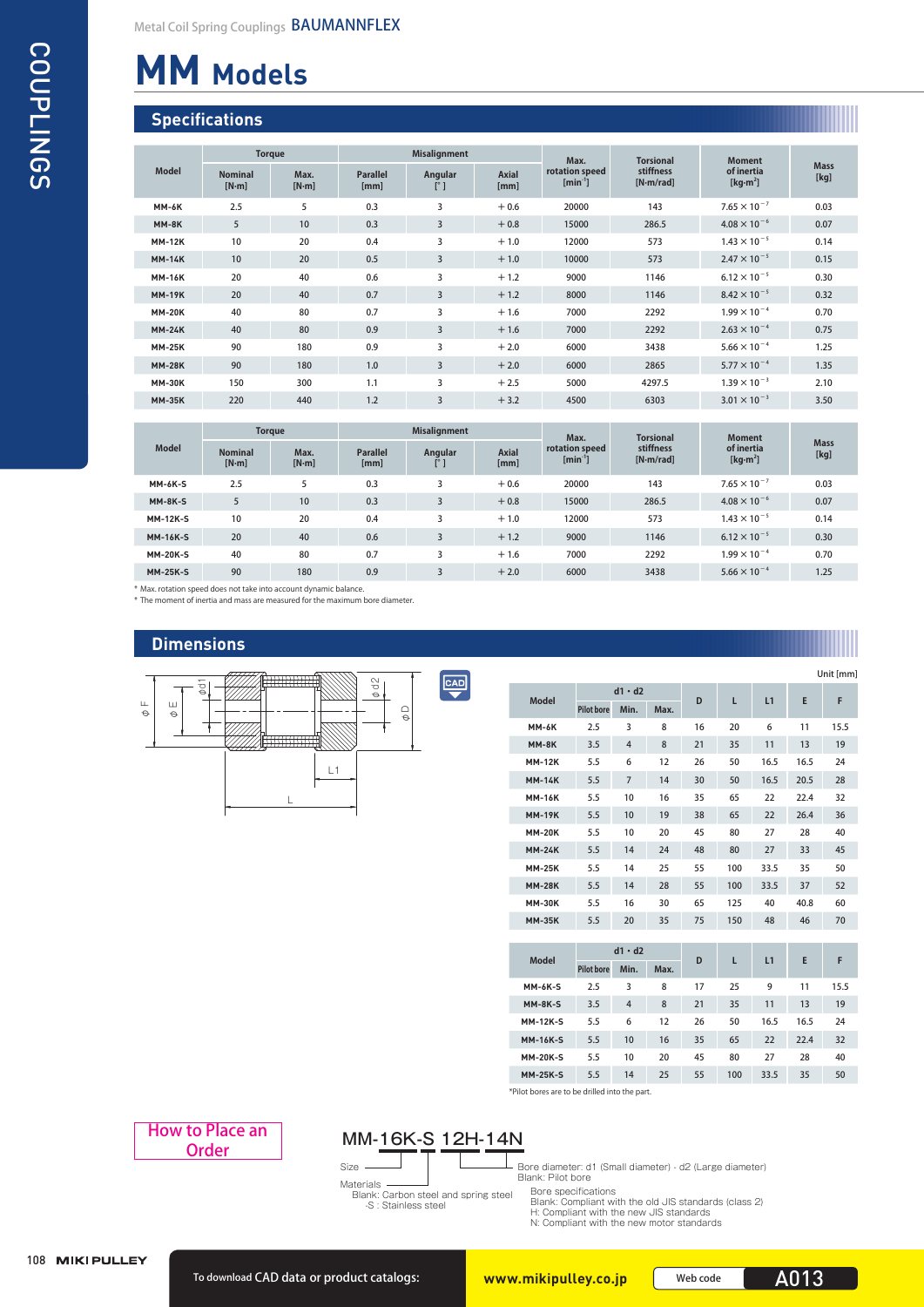# **MF Models**

# **Specifications**

|               | <b>Torque</b>             |               |                         | <b>Misalignment</b> |                      | Max.                           | <b>Torsional</b>       | <b>Moment of</b>       | <b>Mass</b> |
|---------------|---------------------------|---------------|-------------------------|---------------------|----------------------|--------------------------------|------------------------|------------------------|-------------|
| <b>Model</b>  | <b>Nominal</b><br>$[N-m]$ | Max.<br>[N·m] | <b>Parallel</b><br>[mm] | Angular             | <b>Axial</b><br>[mm] | rotation speed<br>$[min^{-1}]$ | stiffness<br>[N·m/rad] | inertia<br>[ $kg·m2$ ] | [kg]        |
| MF-8K         |                           | 10            | 0.3                     |                     | $+0.8$               | 15000                          | 286.5                  | $1.66 \times 10^{-5}$  | 0.1         |
| <b>MF-12K</b> | 10                        | 20            | 0.4                     |                     | $+1.0$               | 12000                          | 573                    | $3.32 \times 10^{-5}$  | 0.16        |
| <b>MF-16K</b> | 20                        | 40            | 0.6                     |                     | $+1.2$               | 9000                           | 1146                   | $9.18 \times 10^{-5}$  | 0.31        |
| <b>MF-20K</b> | 40                        | 80            | 0.7                     |                     | $+1.6$               | 7000                           | 2292                   | $2.12 \times 10^{-4}$  | 0.5         |
| <b>MF-25K</b> | 90                        | 180           | 0.9                     |                     | $+2.0$               | 6000                           | 3438                   | $5.33 \times 10^{-4}$  | 0.9         |
| <b>MF-30K</b> | 150                       | 300           | 1.1                     |                     | $+2.5$               | 5000                           | 4297.5                 | $1.35 \times 10^{-3}$  | 1.7         |
| <b>MF-35K</b> | 220                       | 440           | 1.2                     |                     | $+3.2$               | 4500                           | 6303                   | $2.86 \times 10^{-3}$  | 2.8         |

\* Max. rotation speed does not take into account dynamic balance.

\* The moment of inertia and mass are measured for the maximum bore diameter.

# **Dimensions**



|               |                   |      |      |    |     |      |                |     |      |    |      |    |     | Unit [mm]      |
|---------------|-------------------|------|------|----|-----|------|----------------|-----|------|----|------|----|-----|----------------|
| <b>Model</b>  | d1                |      | D    |    | L1  | L2   | $\overline{A}$ | B   |      | E  | F    | G  | К   |                |
|               | <b>Pilot bore</b> | Min. | Max. |    |     |      |                |     |      |    |      |    |     |                |
| MF-8K         | 3.5               | 4    | 8    | 21 | 30  | 11   | 6              | 42  | 30   | 18 | 13   | 19 | 1.5 | $3 - \phi 4.8$ |
| <b>MF-12K</b> | 5.5               | 6    | 12   | 26 | 40  | 16.5 | 6              | 48  | 37   | 22 | 16.5 | 24 | 1.5 | $3 - \phi 4.8$ |
| <b>MF-16K</b> | 5.5               | 10   | 16   | 35 | 50  | 22   | 6.5            | 58  | 47   | 30 | 22.4 | 32 | 1.5 | $4 - \phi 4.8$ |
| <b>MF-20K</b> | 5.5               | 12   | 20   | 45 | 60  | 27   | $\overline{7}$ | 65  | 52   | 35 | 28   | 40 | 1.5 | $4 - \phi 4.8$ |
| <b>MF-25K</b> | 5.5               | 14   | 25   | 55 | 75  | 33.5 | 8.5            | 75  | 62   | 42 | 35   | 50 | 1.5 | $6 - \phi 5.8$ |
| <b>MF-30K</b> | 5.5               | 16   | 30   | 65 | 95  | 40   | 10             | 90  | 74.5 | 47 | 40.8 | 60 | 2.5 | $4 - \phi$ 7.0 |
| <b>MF-35K</b> | 5.5               | 20   | 35   | 75 | 115 | 48   | 13             | 100 | 84   | 57 | 46   | 70 | 2.5 | $6 - \phi$ 7.0 |

Size

\* Pilot bores are to be drilled into the part.

How to Place an MF-16K 12H Order

# - Bore diameter: d1 Blank: Pilot bore

Bore specifications Blank: Compliant with the old JIS standards (class 2) H: Compliant with the new JIS standards N: Compliant with the new motor standards

# **COUPLINGS**

| <b>ETP BUSHINGS</b>          |
|------------------------------|
| <b>ELECTROMAGNETIC</b>       |
| <b>CLUTCHES &amp; BRAKES</b> |
| <b>SPEED CHANGERS</b>        |
| & REDUCERS                   |
| <b>INVERTERS</b>             |
| <b>LINEAR SHAFT DRIVES</b>   |
| <b>TOROUE LIMITERS</b>       |
|                              |

SERIES

| <b>Metal Disc</b><br>Couplings<br><b>SERVOFLEX</b>                 |
|--------------------------------------------------------------------|
| High-rigidity<br>Couplings<br><b>SERVORIGID</b>                    |
| <b>Metal Slit</b><br>Couplings<br><b>HELI-CAL</b>                  |
| <b>Metal Coil Spring</b><br><b>Couplings</b><br><b>BAUMANNFLEX</b> |
| Pin Bushing<br>Couplings<br><b>PARAFLEX</b>                        |
| <b>Link Couplings</b><br><b>SCHMIDT</b>                            |
| <b>Dual Rubber</b><br>Couplings<br><b>STEPFLEX</b>                 |
| <b>Jaw Couplings</b><br><b>MIKI PULLEY</b><br><b>STARFLEX</b>      |
| <b>Jaw Couplings</b><br><b>SPRFLEX</b>                             |
| <b>Plastic Bellows</b><br>Couplings<br><b>BELLOWFLEX</b>           |
| <b>Rubber and Plastic</b><br>Couplings<br><b>CENTAFLEX</b>         |

#### MODELS

| ZG |  |
|----|--|
| LM |  |
| MM |  |
| MF |  |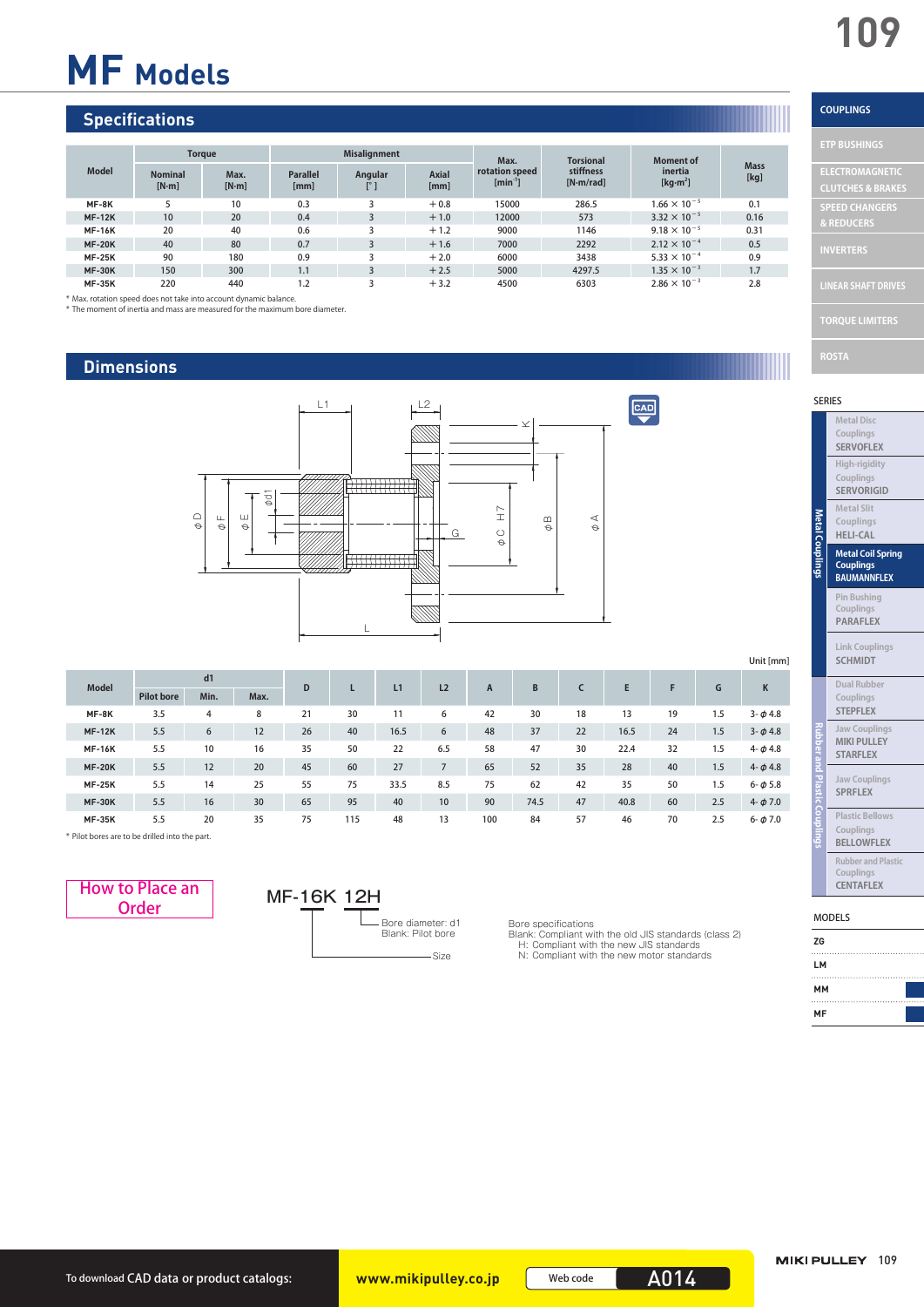# **MM/MF Models**

### **Standard Hole-Drilling Standards**

• These standard hole-drilling standards apply to the MM and MF models of the BAUMANNFLEX.

- Positioning precision for keyway milling is determined by sight, so contact Miki Pulley when the keyway requires a positioning precision for a particular hub.
- Set screw positions are not on the same plane.
- The set screws are included with the product.
- Refer to the technical documents at the end of this volume for standard dimensions for bore drilling other than those given here.



Unit [mm]

|                             |                                            | Models compliant with the old JIS standards (class 2) |                                            |                          | Models compliant with the new JIS standards |                                                    |                                    |                                            |                          | Models compliant with the new motor standards |                                            |                                           |                                     |                          |
|-----------------------------|--------------------------------------------|-------------------------------------------------------|--------------------------------------------|--------------------------|---------------------------------------------|----------------------------------------------------|------------------------------------|--------------------------------------------|--------------------------|-----------------------------------------------|--------------------------------------------|-------------------------------------------|-------------------------------------|--------------------------|
| diameter<br>Nominal<br>bore | <b>Bore</b><br>diameter<br>$[d1 \cdot d2]$ | <b>Keyway</b><br>width<br>$IW1 \cdot W21$             | <b>Keyway</b><br>height<br>$[T1 \cdot T2]$ | Set<br>screw hole<br>[M] | diameter<br>Nominal<br>bore                 | <b>Bore</b><br>diameter<br>$[d1 \cdot d2]$         | Keyway<br>width<br>$IW1 \cdot W21$ | <b>Keyway</b><br>height<br>$[T1 \cdot T2]$ | Set<br>screw hole<br>[M] | diameter<br><b>Nominal</b><br>bore            | <b>Bore</b><br>diameter<br>$[d1 \cdot d2]$ | <b>Keyway</b><br>width<br>$IW1 \cdot W21$ | Keyway<br>height<br>$[T1 \cdot T2]$ | Set<br>screw hole<br>[M] |
| <b>Tolerance</b>            | <b>H7,H8</b>                               | E <sub>9</sub>                                        | $^{+0.3}_{0}$                              |                          | <b>Tolerance</b>                            | <b>H7</b>                                          | H <sub>9</sub>                     | $^{+0.3}_{0}$                              |                          | <b>Tolerance</b>                              | G7                                         | H <sub>9</sub>                            | $^{+0.3}_{0}$                       |                          |
| 4                           | $4^{+0.018}_{0}$                           | $\overline{\phantom{0}}$                              | $\overline{\phantom{0}}$                   | $2-M3$                   |                                             | —                                                  | $\overline{\phantom{0}}$           |                                            |                          |                                               | --                                         | $\overline{\phantom{0}}$                  |                                     |                          |
| 5                           | $5^{+0.018}_{0}$                           |                                                       | $\qquad \qquad -$                          | $2-M3$                   |                                             |                                                    |                                    |                                            |                          |                                               |                                            |                                           |                                     |                          |
| 6                           | $^{+0.018}_{0}$<br>6                       | $\overline{\phantom{0}}$                              | $\overline{\phantom{m}}$                   | $2-M4$                   |                                             |                                                    |                                    | $\overline{\phantom{0}}$                   |                          |                                               |                                            | --                                        |                                     |                          |
| $\overline{7}$              | $7^{+0.022}_{0}$                           |                                                       |                                            | $2-M4$                   |                                             |                                                    |                                    |                                            |                          |                                               |                                            |                                           |                                     |                          |
| 8                           | $8^{+0.022}_{0}$                           | $\overline{\phantom{0}}$                              | $\overline{\phantom{0}}$                   | $2-M4$                   | $\overline{\phantom{0}}$                    |                                                    |                                    |                                            |                          |                                               |                                            | $\overline{\phantom{0}}$                  |                                     |                          |
| 9                           | $9 + 0.022$                                |                                                       | $\qquad \qquad -$                          | $2-M4$                   | $\qquad \qquad$                             |                                                    |                                    |                                            |                          |                                               |                                            |                                           |                                     |                          |
| 10                          | $+0.022$<br>10                             | $\overline{\phantom{0}}$                              | $\qquad \qquad -$                          | $2-M4$                   | $\overline{\phantom{0}}$                    | $\overline{\phantom{0}}$                           | $\overline{\phantom{0}}$           |                                            |                          |                                               |                                            |                                           |                                     |                          |
| 11                          | $11 + 0.018$                               |                                                       | $\overline{\phantom{m}}$                   | $2-M4$                   | $\overline{\phantom{m}}$                    |                                                    | $\overline{\phantom{0}}$           | $\qquad \qquad -$                          |                          |                                               |                                            |                                           |                                     | —                        |
| 12                          | $12^{+0.018}_{0}$                          | $4 + 0.050$<br>+ 0.020                                | 13.5                                       | $2-M4$                   | 12H                                         | $12^{+0.018}_{0}$                                  | $4^{+0.030}_{0}$                   | 13.8                                       | $2-M4$                   | $\overline{\phantom{0}}$                      |                                            | $\overline{\phantom{0}}$                  |                                     |                          |
| 14                          | $+0.018$<br>14                             | $5^{+0.050}_{+0.020}$                                 | 16.0                                       | $2-M4$                   | 14H                                         | $^{\mathrm {+ \, 0.018}}_{\mathrm {- \, 0}}$<br>14 | $5^{+0.030}_{0}$                   | 16.3                                       | $2-M4$                   | 14N                                           | $14^{+0.024}_{+0.006}$                     | $5$ $\,^{+\, 0.030}_{-\, 0}$              | 16.3                                | $2-M4$                   |
| 15                          | $+0.018$<br>15                             | $5^{+0.050}_{+0.020}$                                 | 17.0                                       | $2-M4$                   | 15H                                         | $+0.018$<br>15                                     | $5^{+0.030}_{0}$                   | 17.3                                       | $2-M4$                   | $\qquad \qquad -$                             |                                            |                                           | $\overline{\phantom{0}}$            |                          |
| 16                          | $+0.018$<br>16                             | $5 + 0.050$<br>+ 0.020                                | 18.0                                       | $2-M4$                   | 16H                                         | $+0.018$<br>16                                     | $5^{+0.030}_{0}$                   | 18.3                                       | $2-M4$                   |                                               |                                            |                                           |                                     |                          |
| 17                          | $17^{+0.018}_{0}$                          | $5 + 0.050 + 0.020$                                   | 19.0                                       | $2-M4$                   | 17H                                         | $17^{+0.018}_{0}$                                  | $5^{+0.030}_{0}$                   | 19.3                                       | $2-M4$                   |                                               |                                            |                                           |                                     | —                        |
| 18                          | $18^{+0.018}_{0}$                          | $5^{+0.050}_{+0.020}$                                 | 20.0                                       | $2-M4$                   | <b>18H</b>                                  | $18^{+0.018}_{0}$                                  | $6^{+0.030}_{0}$                   | 20.8                                       | $2-M5$                   | $\qquad \qquad -$                             |                                            |                                           |                                     |                          |
| 19                          | $19^{+0.021}_{0}$                          | $5 + 0.050 + 0.020$                                   | 21.0                                       | $2-M4$                   | 19H                                         | $19^{+0.021}_{0}$                                  | $6^{+0.030}_{0}$                   | 21.8                                       | $2-M5$                   | <b>19N</b>                                    | $19^{+0.028}_{+0.007}$                     | $6^{+0.030}_{0}$                          | 21.8                                | $2-M5$                   |
| 20                          | $+0.021$<br>20                             | $5 + 0.050 + 0.020$                                   | 22.0                                       | $2-M4$                   | 20H                                         | $+0.021$<br>20                                     | $6^{+0.030}_{0}$                   | 22.8                                       | $2-M5$                   |                                               |                                            |                                           |                                     | —                        |
| 22                          | $22 + 0.021$                               | $7^{+0.061}_{+0.025}$                                 | 25.0                                       | $2-M6$                   | 22H                                         | $22 + 0.021$                                       | $6^{+0.030}_{0}$                   | 24.8                                       | $2-M5$                   | $\qquad \qquad -$                             |                                            |                                           |                                     | $\overline{\phantom{0}}$ |
| 24                          | $24 + 0.021$                               | $7^{+0.061}_{+0.025}$                                 | 27.0                                       | $2-M6$                   | 24H                                         | $24 + 0.021$                                       | $8^{+0.036}_{0}$                   | 27.3                                       | $2-M6$                   | 24N                                           | $24^{+0.028}_{+0.007}$                     | $8^{+0.036}_{0}$                          | 27.3                                | $2-M6$                   |
| 25                          | $+0.021$<br>25                             | $7^{+0.061}_{+0.025}$                                 | 28.0                                       | $2-M6$                   | 25H                                         | $25^{+0.021}_{0}$                                  | $8^{+0.036}_{0}$                   | 28.3                                       | $2-M6$                   |                                               |                                            |                                           | $\overline{\phantom{0}}$            |                          |
| 28                          | $28 + 0.021$                               | $7^{+0.061}_{+0.025}$                                 | 31.0                                       | $2-M6$                   | 28H                                         | $28 + 0.021$                                       | $8^{+0.036}_{0}$                   | 31.3                                       | $2-M6$                   | <b>28N</b>                                    | $28 + 0.028 + 0.007$                       | $8 + 0.036$                               | 31.3                                | $2-M6$                   |
| 30                          | $30^{+0.021}_{0}$                          | $7 + 0.061$<br>+ 0.025                                | 33.0                                       | $2-M6$                   | 30H                                         | $30^{+0.021}_{0}$                                  | $8^{+0.036}_{0}$                   | 33.3                                       | $2-M6$                   | $\qquad \qquad -$                             |                                            | –                                         | $\overline{\phantom{m}}$            |                          |
| 32                          | $32~^{+0.025}_{-0}$                        | $10^{+0.061}_{+0.025}$                                | 35.5                                       | $2-M8$                   | 32H                                         | 32 $+0.025$                                        | $10^{+0.036}_{0}$                  | 35.3                                       | $2-M8$                   |                                               |                                            |                                           |                                     |                          |
| 35                          | $+0.025$<br>35                             | $10^{+0.061}_{+0.025}$                                | 38.5                                       | $2-M8$                   | 35H                                         | 35 $^{+0.025}_{0}$                                 | $10^{+0.036}_{0}$                  | 38.3                                       | $2-M8$                   |                                               |                                            |                                           |                                     |                          |
|                             |                                            |                                                       |                                            |                          |                                             |                                                    |                                    |                                            |                          |                                               |                                            |                                           |                                     |                          |

\* The ø11 or below requirement under the new JIS standards and ø11 requirement for the new motor standards are the same as the old JIS standards (class 2)

# **I** Distance from Set Screw Edge

| ны д                                |  | $\overline{a}$<br>. . | 14<br>. . | 19 | 20 | 24 | 25<br>$\sim$ | 28 | 30 | $\overline{ }$<br>-- |
|-------------------------------------|--|-----------------------|-----------|----|----|----|--------------|----|----|----------------------|
| Distance from set screw edge C [mm] |  |                       |           | 10 |    |    |              |    |    |                      |